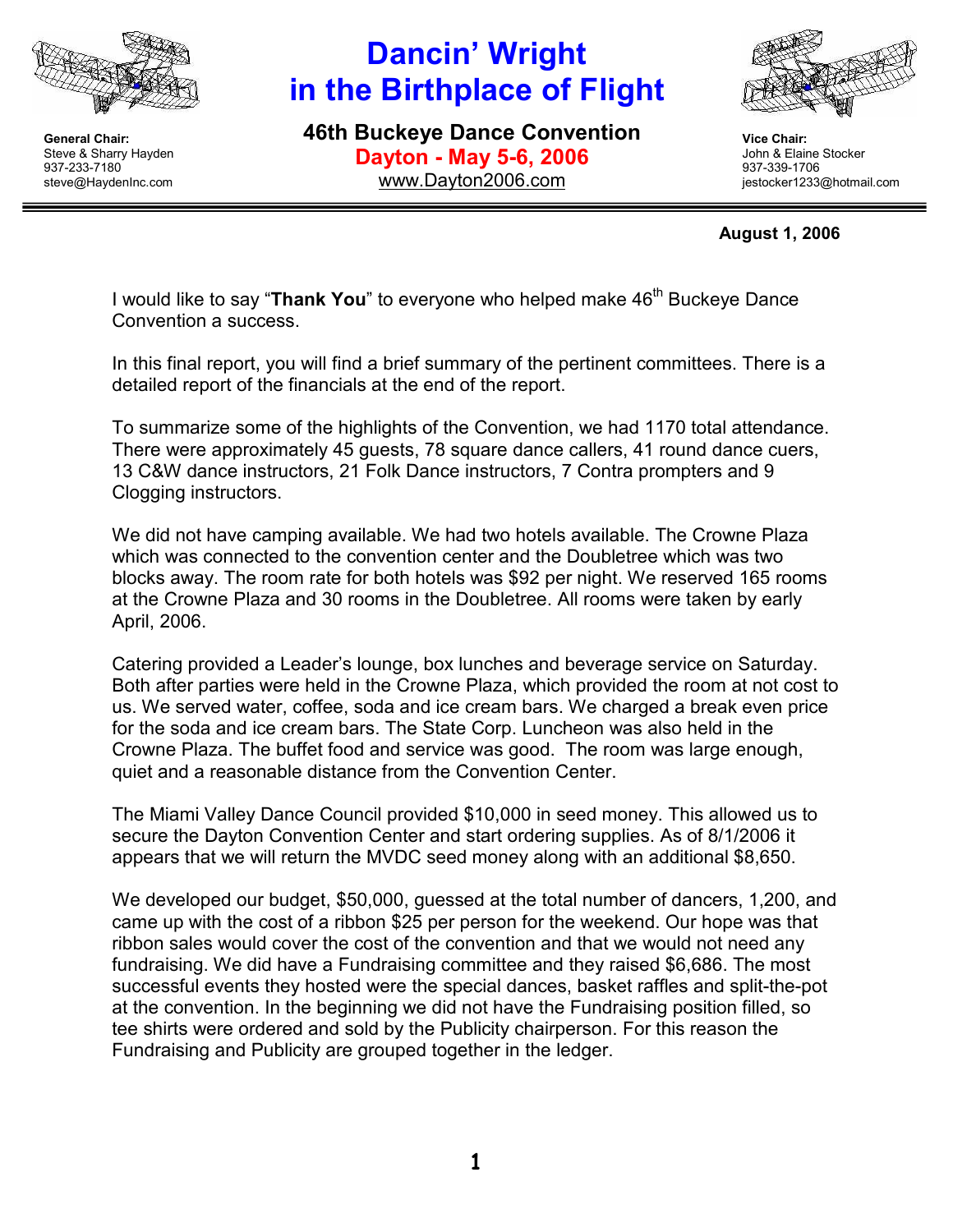

# Dancin' Wright in the Birthplace of Flight

46th Buckeye Dance Convention Dayton - May 5-6, 2006 www.Dayton2006.com



Vice Chair: John & Elaine Stocker 937-339-1706 jestocker1233@hotmail.com

At the very first planning meeting I set forth three goals for this convention: 1) Financially we break even 2) No one quits dancing because of working on this convention 3) Our dancing guests have a wonderful time in Dayton. With everyone's help we have met these goals. The convention was a huge success. If you have any questions or comments, please feel free to contact me.

For those people planning a convention, there is a CD full of more detail than this summary report covers. Let me know if you are planning to host a convention and need more detail.

Again, thank you all, for making this a fun convention.

Steve & Sharry Hayden - General Chair Dancin' Wright in the Birthplace of Flight 46th Buckeye Dance Convention Dayton, Ohio May 5 - 6, 2006 www.Dayton2006.com

work: steve.hayden@wright.edu (937) 775-2554 (voice) (937) 775-3807 (fax)

home: 5455 Gander Road South Dayton, OH 45424-4543 steve@HaydenInc.com (937) 233-7180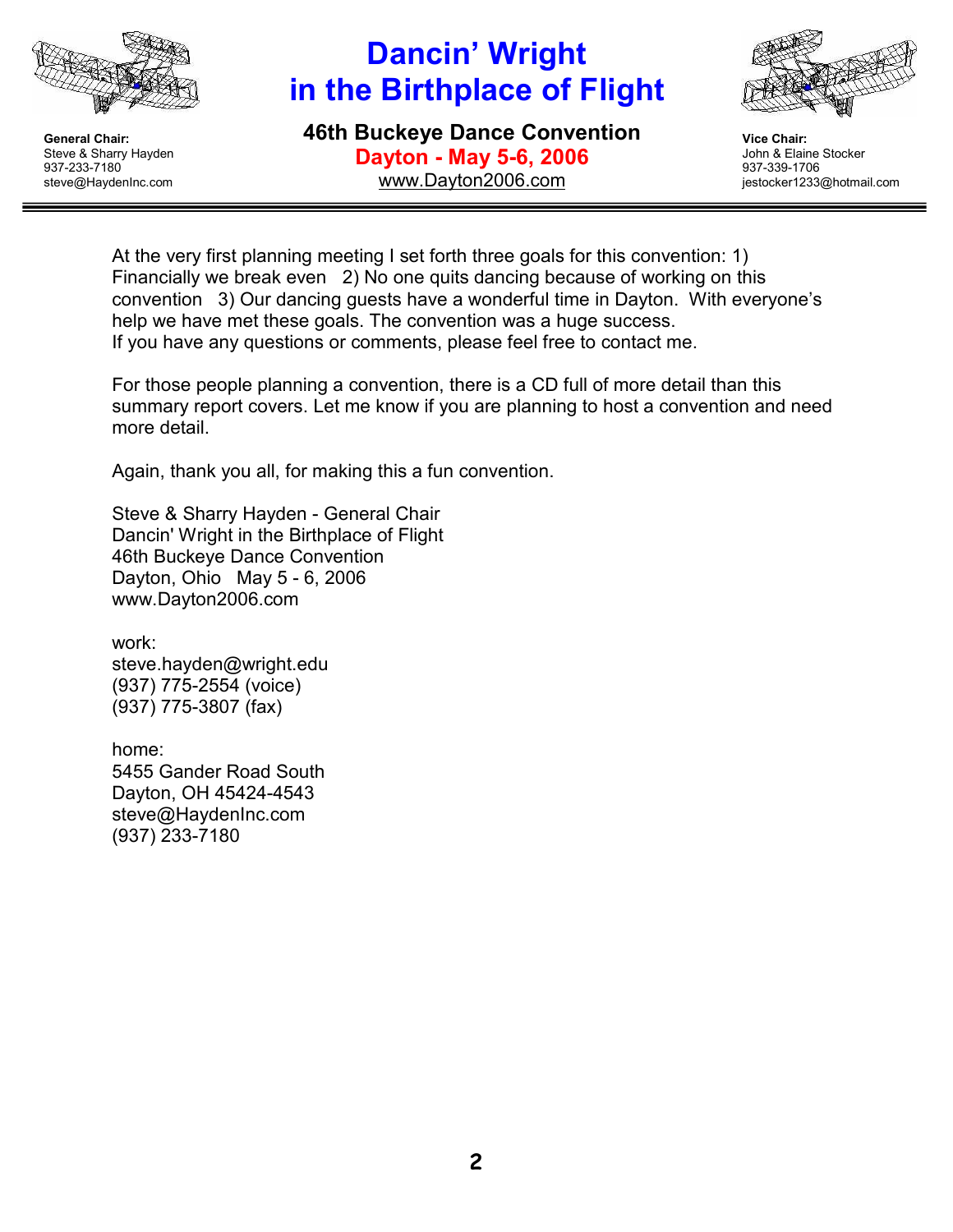

# Dancin' Wright in the Birthplace of Flight

46th Buckeye Dance Convention Dayton - May 5-6, 2006 www.Dayton2006.com



Vice Chair: John & Elaine Stocker 937-339-1706 jestocker1233@hotmail.com

Fundraising Karen and Paul Lindquist, Chairpersons (937) 884-5601 klsqdancer@msn.com

### Tee Shirts:

We sold shirts @ \$10 00 each. We were on the profit side by May of 2005. We have 51 left. They were sold up to the end at the same price. Next time we need less Extra large size shirts, and more large, and / or med size shirts. We ordered 5 small, 50 medium, 100 large, 100 XL, 10 2XL, and 10 3XL.

### Pre Convention raffle items:

We did 4 large items, 1 quilt, 1 afghan, 1 throw, and 1 sweetheart basket, plus the smaller items we did at the April 2 fundraiser dance. These all brought in a good profit since these items were donated.

Raffle tickets should be offered to all Convention Committee Members. No one item should run longer then 6 to 8 weeks or only offered at special dances. Raffle basket value should not exceed a cap value set by the committee.

### Special Dances:

The March 19<sup>th</sup> fund raiser dance had 155 people attend,  $\omega$  \$5.00 per person, netting us \$775.00 for the door. We had 2 split the pot  $1<sup>st</sup>$  \$117.00,  $2<sup>nd</sup>$  one \$23.00. One split the pot drawn 1/2 hour before end of the dance. We raised \$114.00 on raffles. We sold 3 shirts for \$30.00. Totaling \$1,059.00.

Sponsor: Concord Cloverleaf Squares They did the food, their treasurer helped at the door, and their members helped with greeting, food, cleanup, raffles and counting.

Dance Leaders: Wes Dyer, Topple McGuffy, Jason Raleigh, and Elaine Wintrow They donated their time which helped make this a very profitable event.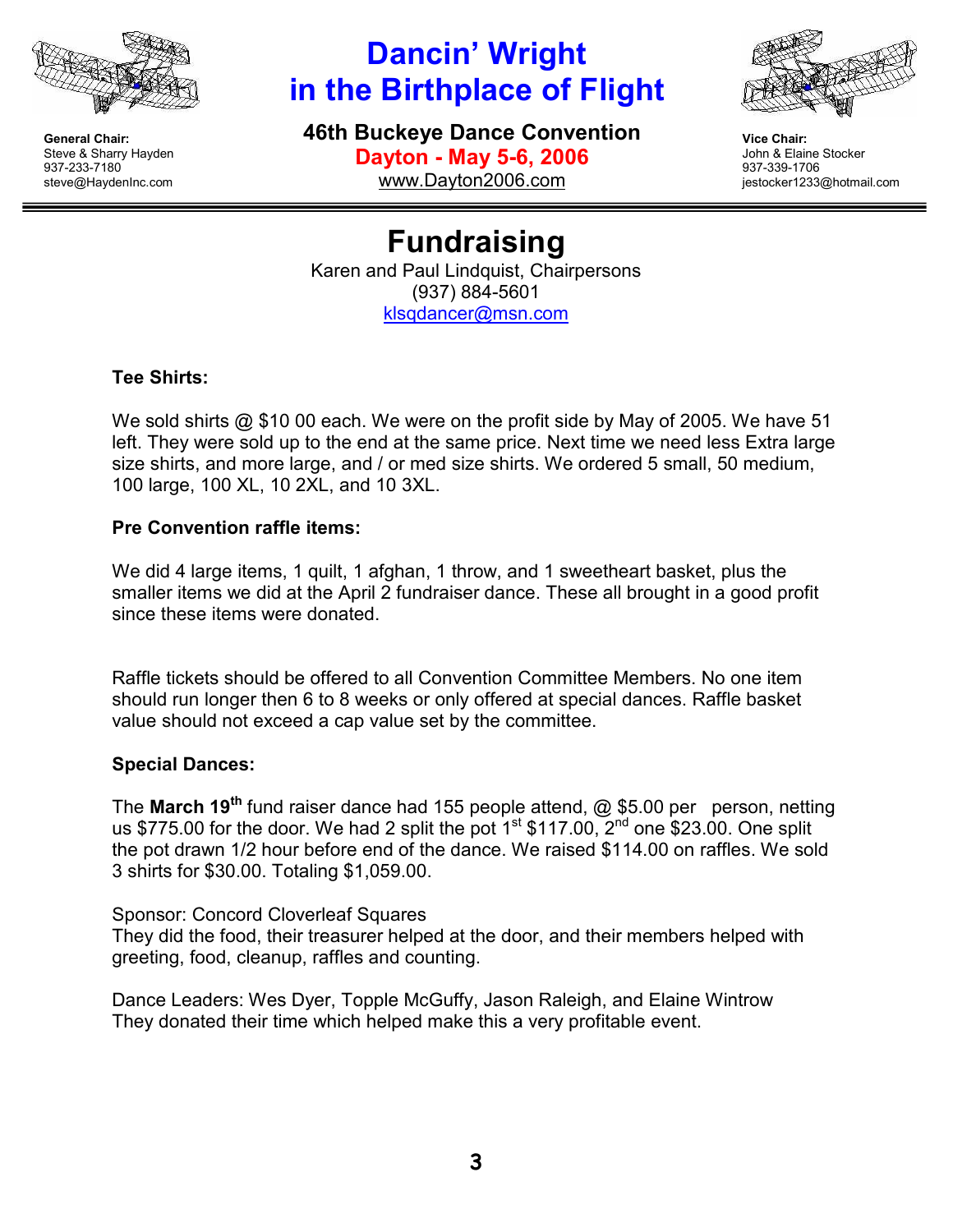

# Dancin' Wright in the Birthplace of Flight

46th Buckeye Dance Convention Dayton - May 5-6, 2006 www.Dayton2006.com



Vice Chair: John & Elaine Stocker 937-339-1706 jestocker1233@hotmail.com

The April 2nd fund raiser dance had 171 people attend, @ \$5.00 per person, netting us \$855.00 for the door. We had 2 split the pot 1<sup>st</sup> one \$188.00, 2<sup>nd</sup> one \$66.00. One split the pot drawn 1/2 hour before end of the dance. We raised \$101.00 on raffles. We sold 2 shirts for \$20.00. We had a bake and candy sale raising \$118.00. We had a silent Auction raising \$211.00. Totaling \$1,559.00.

Since there was so much prep time to this dance, set up time should be longer then 45 minutes, suggest at least one hour plus. People donating items for the silent auction should set there own starting price.

Sponsor: Gem City Squares

They did the food, their treasurer helped at the door, and their members helped with greeting, food, cleanup, raffles and counting.

Dance Leaders: Ken Roberts, Jack Pladdys, Nathanial Arnett, Stuart Lewis, and Delda McHugh

They donated there time which helped make this a very profitable event.

The May  $4^{\text{th}}$  trail-end dance had 157 people attend,  $@$  \$5.00 per person netting us \$785.00 for the door. We had 1 split the pot \$139.00 We raised \$142.00 on raffles. We sold 5 shirts for \$50.00. Totaling \$1,116.00.

Sponsor: Kitty Hawks Squares

They did the food, their treasurer helped at the door, and their members helped with greeting, food, cleanup, raffles and counting.

Dance Leaders: Homer Magnet and Elaine Wintrow They donated there time which helped make this a very profitable event.

Fundraiser committee recommends a cap to be set on all raffle baskets. None should exceed \$150.00, or even less. Example: Products of Ky. basket valued well over \$500.00. As grateful as we were to receive this and many others baskets, the cost to each Federation / Council should be limited to a maximum cost, to insure continuing participation in each State Convention.

We believe having a drawing of a inexpensive door prize Friday and Sat night, during the convention, brought people to the Fundraiser tables and gave us a chance to tell them what we had for Raffles. Several stated they never come to that area, because they dance in the areas upstairs, and that the flier and door prize drawing brought them down.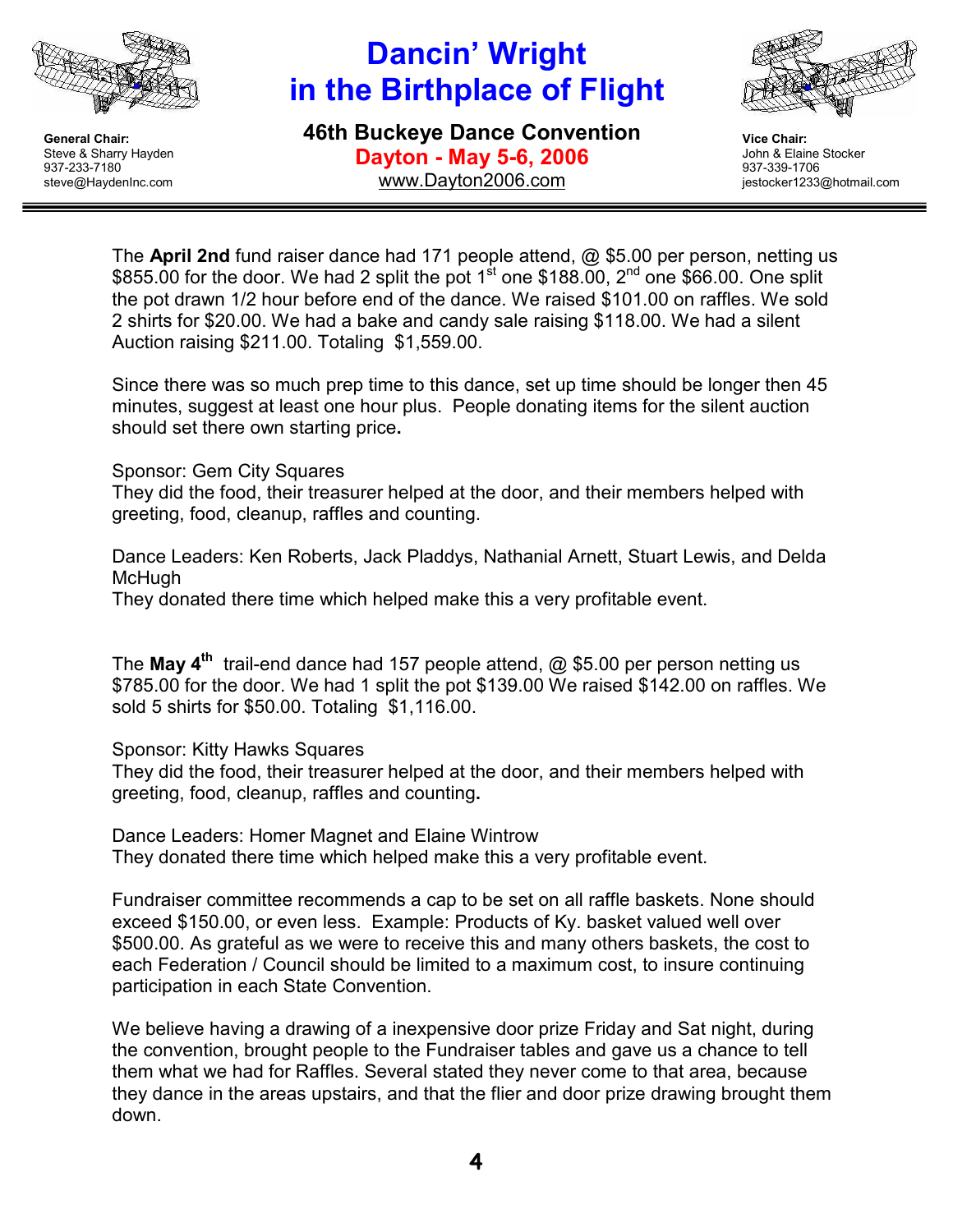

# Dancin' Wright in the Birthplace of Flight

46th Buckeye Dance Convention Dayton - May 5-6, 2006 www.Dayton2006.com



Vice Chair: John & Elaine Stocker 937-339-1706 jestocker1233@hotmail.com

Registration Sue Hayes – Chairperson (937) 859-6217 sue.hayes@ncr.com

In January, 2005 Registration activities began with the design and ordering of the 2006 convention ribbons in March, 2005.

At the same time, the Registration Form was created, and 12,000 copies made on light blue paper. The form is included in this binder. The only mistake we made on this form was not including "Per Person" or "Each" under the Registration Fees. I had several people only send half the amount they should have, which resulted in a follow-up email or phone call. I only had 3 inquiries about camping.

A 2006 Pre-Registration table was staffed at the 2005 convention in Cincinnati / Covington. 1 hour shifts of two people. Schedule included in binder. We received 33 registrations at that convention.

All pre-registrations were recorded in an Excel spreadsheet database. A welcome letter was sent along with the ribbons within 2 days of receipt. A double-window envelope was used for mailing which eliminated the need for address & return address labels. The return address and Addressee's name was printed on the back of the welcome letter.

Committee chairs also checked out ribbons to sell at dances.

Volunteers were recruited to work at the Registration counter, and a reminder letter was sent 2 weeks before the convention with their scheduled date and time.

We staffed the Registration Desk at the convention with 4 people at the beginning of each day for 2 hours. After that, 2 people were able to handle the registrations with no problems. That schedule is also included.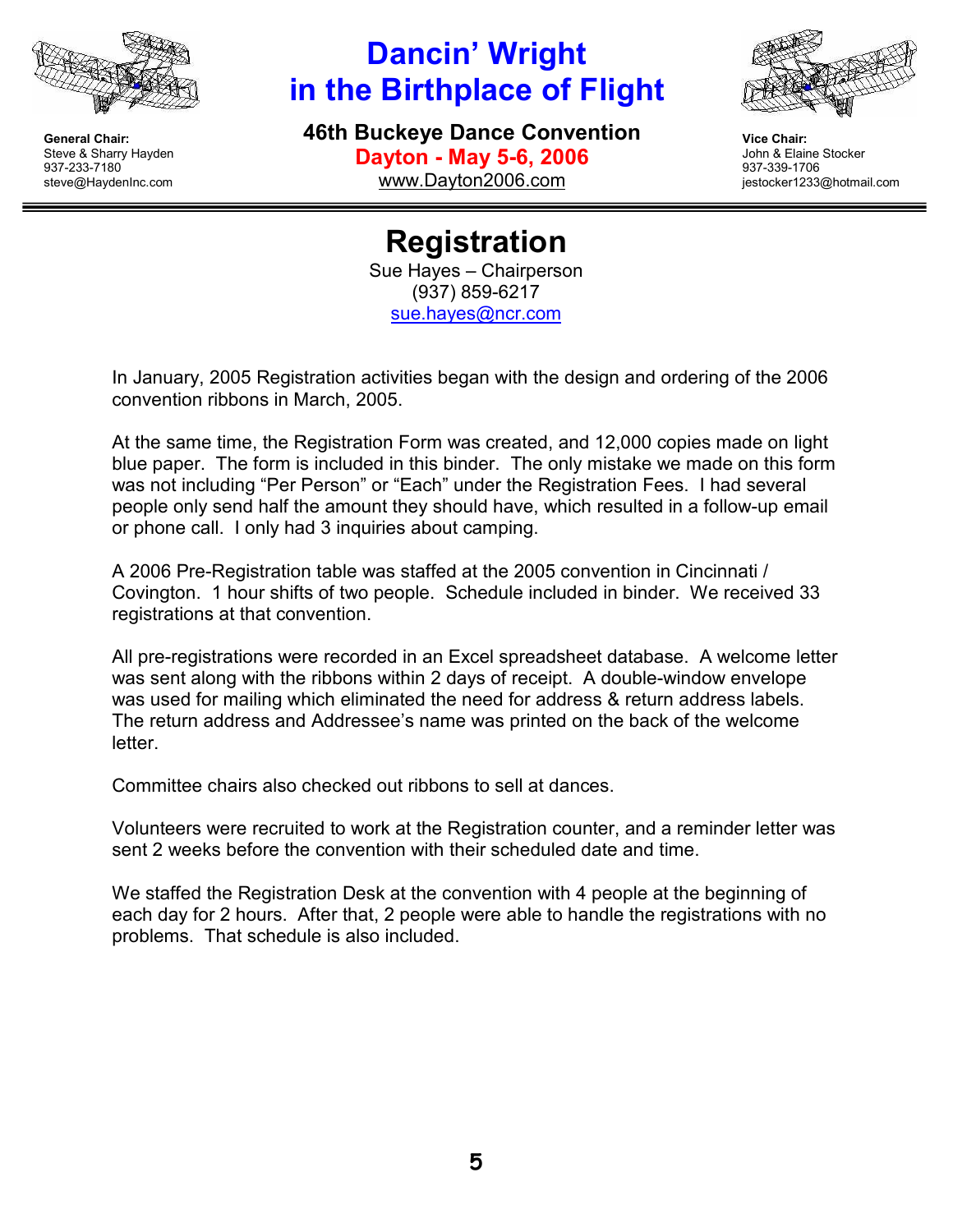

# Dancin' Wright in the Birthplace of Flight

46th Buckeye Dance Convention Dayton - May 5-6, 2006 www.Dayton2006.com



Vice Chair: John & Elaine Stocker 937-339-1706 jestocker1233@hotmail.com

At the convention the pre-registered dancer came to the counter, and we checked them in on the spreadsheet, and gave them a Goody Bag and HANDED them a schedule booklet. It is better to hand them the program booklet, rather than already having in the bag. Comments were "Is that it?" It was very quick and easy, and the people appeared surprised. We never had any long lines. The Walk-in dancer filled out the registration form at 1 of the 3 high round bistro tables that was positioned in front of the registration area, and then came to the counter. This eliminated congestion at the registration counter.

We provided candy mints at the Registration Desk, while they lasted. These were a real hit.

917 dancers/leaders/non-dancing guests pre-registered. 253 dancers/non-dancing guests walked-in at the convention. Total – 1170

48 – No-Shows that were pre-registered.

7 refunds were made to leaders who canceled before the program booklet was printed. 2 refunds were given to a couple because of illness before the convention.

These final registration counts were provided to the Treasurer to pay for ASCAP Licensing fee (to State Corp) The greater of \$70.00 (minimum) or  $6¢$  per dancer +  $3¢$ per non-dancer, and State Corporation Fees of 35¢ per dancer.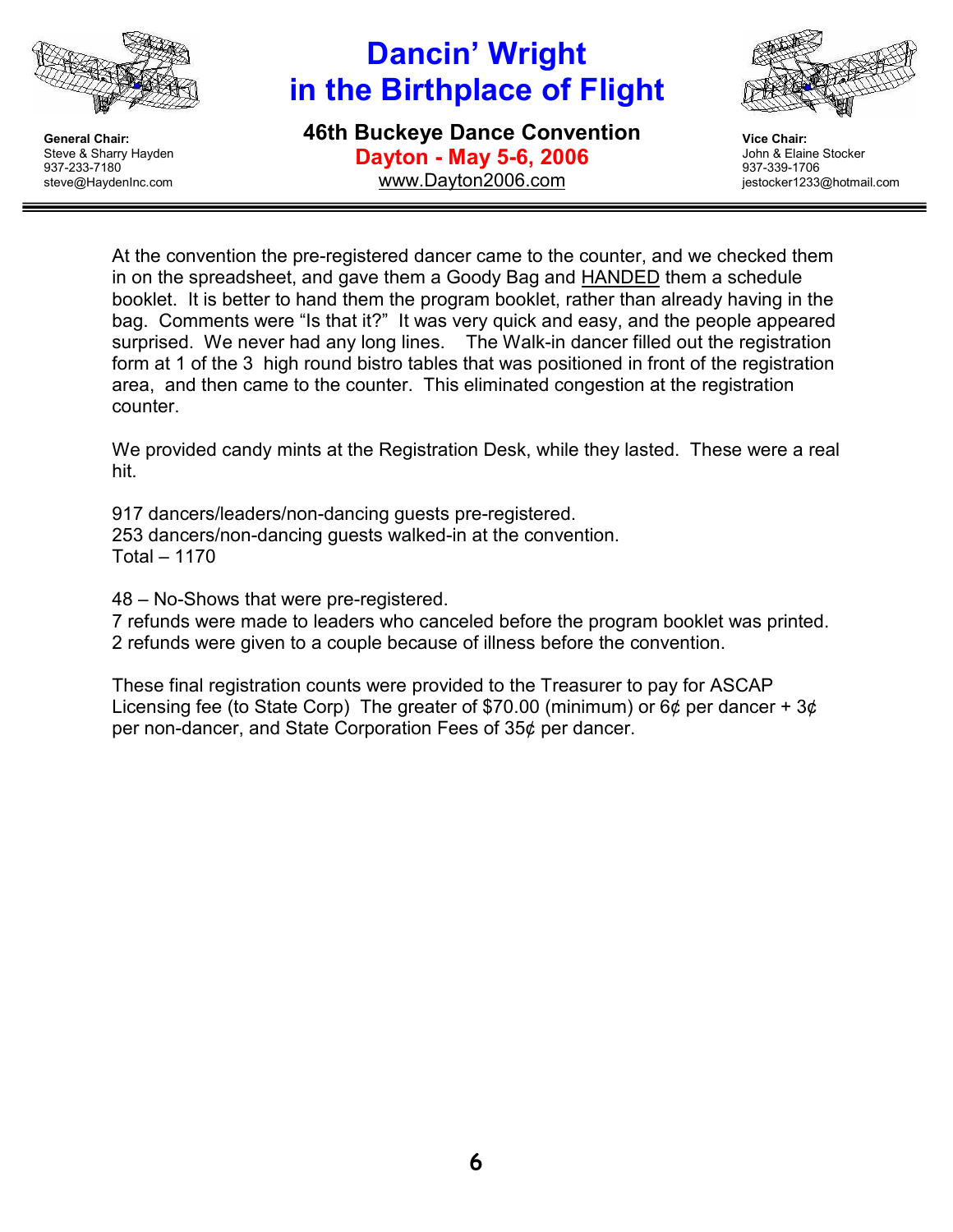

# Dancin' Wright in the Birthplace of Flight

46th Buckeye Dance Convention Dayton - May 5-6, 2006 www.Dayton2006.com



Vice Chair: John & Elaine Stocker 937-339-1706 jestocker1233@hotmail.com

### Registration Expenses:

| 422 First Class postage stamps                        | \$162.58   |
|-------------------------------------------------------|------------|
| 1 box of 500 Redi-Seal #9 double window envelopes     | 39.53      |
| 3 frames for signs at Pre-convention & registration   | 12.22      |
| Printing by Wright State of 12,000 registration forms | 425.70     |
| Ribbons – ordered at Ribbons Galore – online company  | 399.40     |
| No charge for printing of letters sent                |            |
| <b>TOTAL EXPENSES</b>                                 | \$1,039.43 |
|                                                       |            |

Our Budget was \$1,355 - Under budget by \$315.57

| Registration form printing breakdown – Wright State Print Shop |          |
|----------------------------------------------------------------|----------|
| 12,000 forms x \$0.0325                                        | \$390.00 |
| 24 packages paper x \$0.25                                     | 6.00     |
| Sub-total                                                      | \$396.00 |
| $7-1/2%$ sales tax                                             | 29.70    |
| <b>TOTAL</b>                                                   | \$425.70 |

Ribbon Order breakdown – Ribbons Galore 1780 Vernon Street, #3, Roseville, CA 916-773-8313 - http://www.ribbonsgalore.com/

| 1 Custom Design Setup Engraved Plate                          | 30.00     |
|---------------------------------------------------------------|-----------|
| $200 - 2" \times 8"$ Blue - Staff @ 0.17                      | 34.00     |
| 120 – 2" x 8" White – Vendor @ 0.17                           | 20.40     |
| 1500 - 2" x 8" Red-White-Blue - Friday/Saturday $\omega$ 0.21 | 315.00    |
| Free Shipping                                                 |           |
| TOTAL                                                         | \$ 399.40 |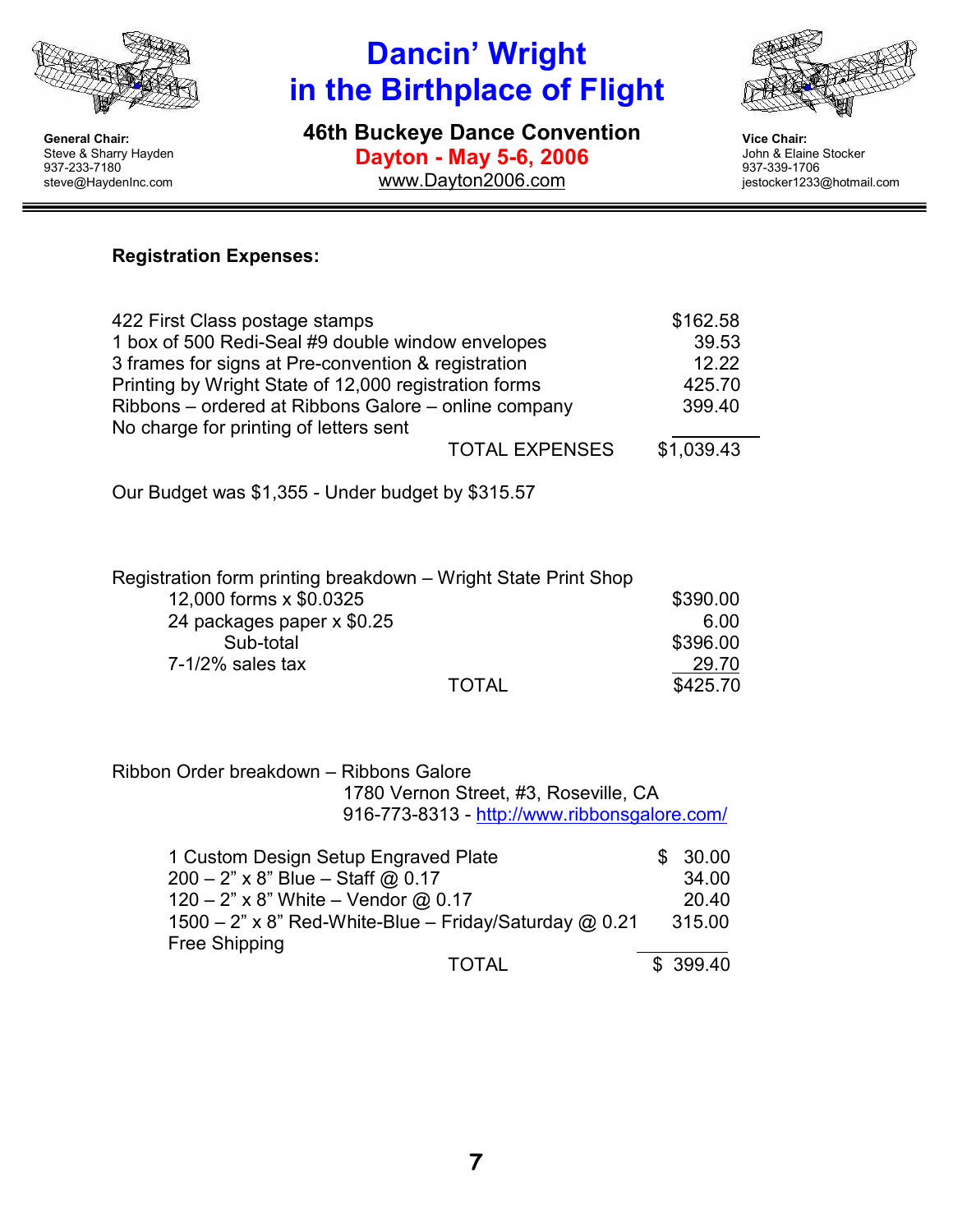

# Dancin' Wright in the Birthplace of Flight

46th Buckeye Dance Convention Dayton - May 5-6, 2006 www.Dayton2006.com



Vice Chair: John & Elaine Stocker 937-339-1706 jestocker1233@hotmail.com

| <b>Final Registration Numbers</b> |                       |                      |                      |              |  |  |
|-----------------------------------|-----------------------|----------------------|----------------------|--------------|--|--|
|                                   | <b>Before March 1</b> | <b>After March 1</b> | <b>At Convention</b> | <b>Total</b> |  |  |
| <b>Friday Only</b>                | 21                    | 8                    | 22                   | 51           |  |  |
| Saturday Only                     | 91                    | 15                   | 94                   | 200          |  |  |
| Fri. & Sat.                       | 658                   | 102                  | 114                  | 874          |  |  |
|                                   |                       |                      |                      |              |  |  |
| <b>Total Dancers</b>              | 770                   | 125                  | 230                  | 1125         |  |  |
|                                   |                       |                      |                      |              |  |  |
| Guests                            | 5                     | 17                   | 23                   | 45           |  |  |
| <b>Total</b>                      | 775                   | 142                  | 253                  | 1170         |  |  |

917 people or 78.4% of the total, registered before the convention. These people were put into a data base. There were 253 people that registered at the convention and are not in the data base.

All of the following tables were generated from the 917 people that are in the data base. Not every one filled out all the information requested.

| <b>Types of Dancing</b>                                                                 |     |     |     |     |     |       |           |
|-----------------------------------------------------------------------------------------|-----|-----|-----|-----|-----|-------|-----------|
|                                                                                         |     |     |     |     |     |       |           |
| Clog<br><b>Folk</b><br><b>Lines</b><br>Total<br>Contra<br><b>Round</b><br><b>Square</b> |     |     |     |     |     |       |           |
| <b>Leaders</b>                                                                          | 78  | 41  |     | 13  |     | $21*$ | 169**     |
| <b>Dancers</b>                                                                          | 654 | 261 | 56  | 75  | 25  | 37    | $1108***$ |
| Dancers/Leader                                                                          | 8.4 | 6.4 | 8.0 | 5.8 | 2.8 | 1.8   |           |
| <b>Average Dancer / Leader</b>                                                          |     |     |     |     | 6.6 |       |           |

\* Not including the five member Folk Band

\*\* Some leaders are active in more than one type of dance and were counted more than once.

\*\* Some dancers are active in more than one type of dance and were counted more than once.

Dance Leaders and their partner get in for free (when they show up at convention) and get lunch and refreshments in the Leader Lounge. This is an area that should be looked at very closely. There is a room charge, sound equipment charge and leader lunch balanced against the number of paying dancers.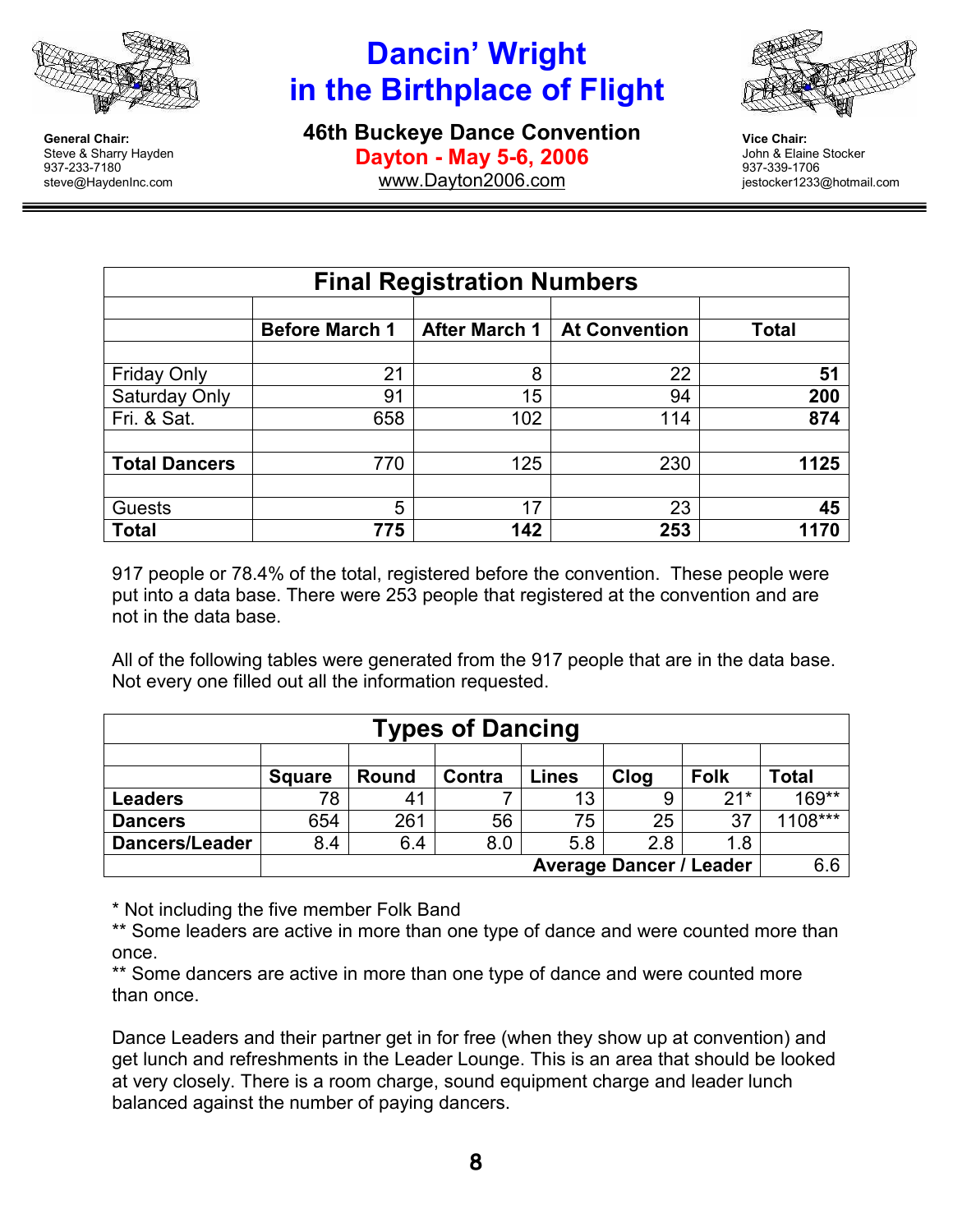

steve@HaydenInc.com

General Chair: Steve & Sharry Hayden 937-233-7180

# Dancin' Wright in the Birthplace of Flight

46th Buckeye Dance Convention Dayton - May 5-6, 2006



Vice Chair: John & Elaine Stocker 937-339-1706 jestocker1233@hotmail.com

www.Dayton2006.com

| <b>654 Square Dancers</b> |             |       |                 |            |  |
|---------------------------|-------------|-------|-----------------|------------|--|
|                           |             |       |                 |            |  |
| <b>Mainstream</b>         | <b>Plus</b> | DBD** | <b>Advanced</b> | Challenge* |  |
| 44                        | 533         | 122   | 69              |            |  |
| 6.7%                      | 81.5%       | 18.7% | 10.6%           | $.2\%$     |  |

\* We did not have enough Challenge Leaders to offer Challenge dancing.

\*\* The DBD dancers were also counted in Plus, Advanced or Challenge.

\*\*\* The percentage is the percentage of Square Dancers. For example, 44 Mainstream Dancers / 654 Total Square Dancers = 6.7% were Mainstream Dancers.

\*\*\*\* The highest level a dancer indicated they could dance is what was counted. For example, if a dancer indicated Mainstream and Plus, they were counted under Plus.

| <b>261 Round Dancers</b> |      |       |       |       |  |
|--------------------------|------|-------|-------|-------|--|
|                          |      |       |       |       |  |
|                          |      |       |       |       |  |
| 114                      |      | 119   |       |       |  |
| 437%                     | 3.8% | 45.6% | $0\%$ | 6.00/ |  |

\* The percentage is the percentage of Round Dancers for that phase. For example, 114 Phase II Dancers / 261 Total Round Dancers = 43.7% were Phase II Round Dancers. \*\* The highest level a dancer indicated they could dance is what was counted. For example, if a dancer indicated Phase II / III, they were counted under Phase III.

| <b>Attendance by Council / Federation</b> |                |                |       |              |  |
|-------------------------------------------|----------------|----------------|-------|--------------|--|
|                                           | <b>Leaders</b> | <b>Dancers</b> | Total | Fed. / Total |  |
| Miami Valley Dance Council                | 67             | 297            | 364   | 39.7%        |  |
| Southwestern                              | 19             | 120            | 139   | 15.2%        |  |
| Central                                   | 35             | 89             | 124   | 13.5%        |  |
| Akron                                     | 8              | 88             | 96    | 10.5%        |  |
| Cleveland                                 | 8              | 61             | 69    | 7.5%         |  |
| Out of State                              | 21             | 43             | 67    | 7.3%         |  |
| <b>Toledo</b>                             |                | 19             | 26    | 2.8%         |  |
| Midwestern                                | 3              | 22             | 22    | 2.4%         |  |
| <b>East Central</b>                       | 6              | 4              | 10    | 1.1%         |  |
| <b>Total</b> – guests                     | 174            | 743            | 917   | 100%         |  |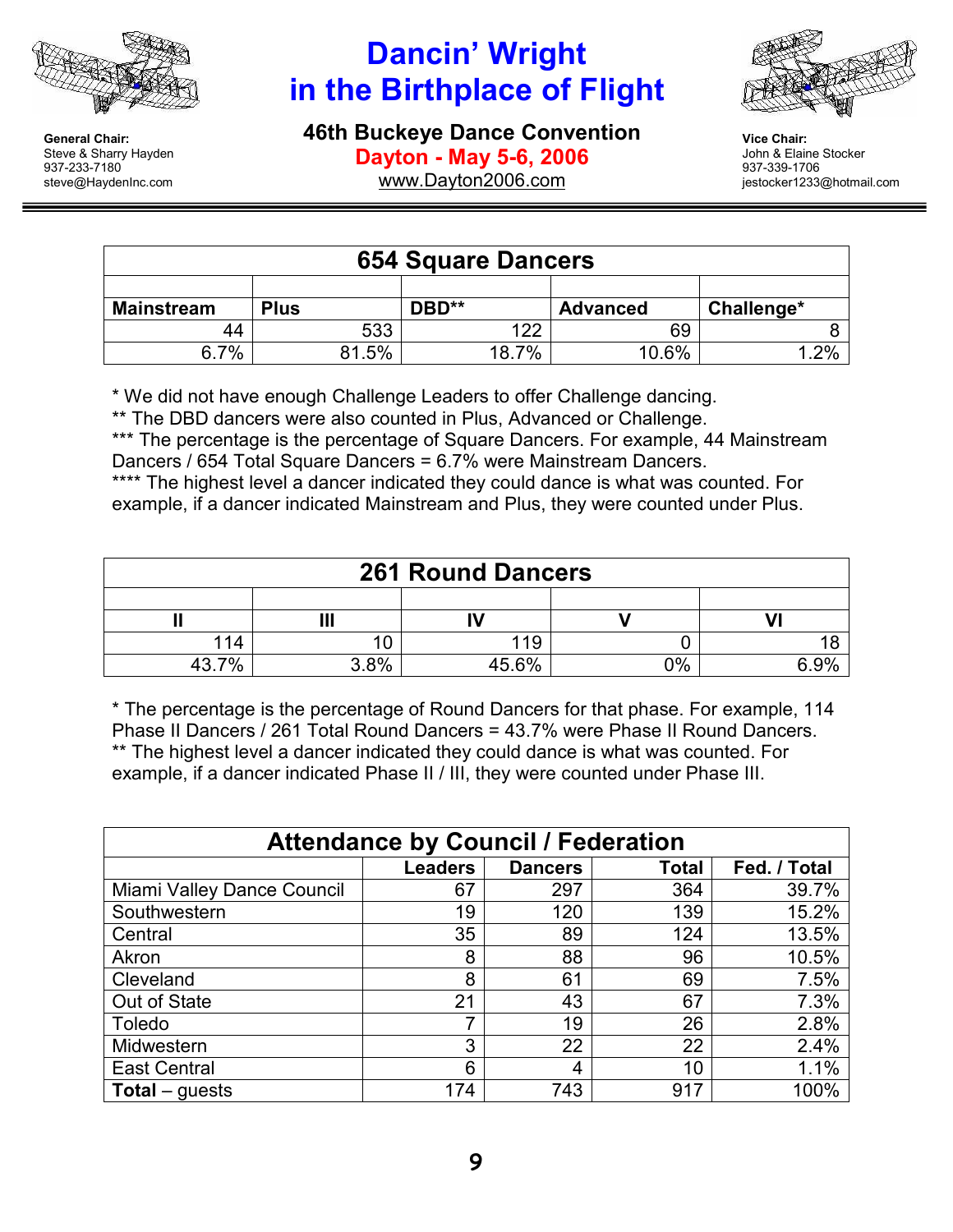

### Dancin' Wright in the Birthplace of Flight

46th Buckeye Dance Convention



Dayton - May 5-6, 2006

www.Dayton2006.com

Vice Chair: John & Elaine Stocker 937-339-1706 jestocker1233@hotmail.com

| <b>Attendance by MVDC Club Dancers</b> |                |            |  |  |  |
|----------------------------------------|----------------|------------|--|--|--|
| Club                                   | Dancers        | Percentage |  |  |  |
| <b>Cardinal Squares</b>                | 5              | 1.8        |  |  |  |
| <b>Clinton County Country Squares</b>  | 8              | 2.8        |  |  |  |
| <b>Concord Cloverleafs</b>             | 20             | 7.0        |  |  |  |
| <b>Country Cousins</b>                 | 6              | 2.1        |  |  |  |
| Curli-Q's                              | 13             | 4.6        |  |  |  |
| Double H Squares                       | 10             | 3.5        |  |  |  |
| <b>Gem City Squares</b>                | 51             | 17.9       |  |  |  |
| <b>Grand Squares</b>                   | 25             | 8.8        |  |  |  |
| <b>Hi Point See-Saws</b>               | 19             | 6.7        |  |  |  |
| <b>Hoosier Corners</b>                 | 13             | 4.6        |  |  |  |
| <b>Kitty Hawks</b>                     | 46             | 16.2       |  |  |  |
| Miami Valley Folk Dancers              | 16             | 5.6        |  |  |  |
| Miami Valley Rounds                    | $\overline{2}$ | 0.7        |  |  |  |
| <b>National Carousel</b>               | $\overline{2}$ | 0.7        |  |  |  |
| <b>Shooting Stars</b>                  | 14             | 4.9        |  |  |  |
| Super B's                              | 18             | 6.3        |  |  |  |
| Whirlaways                             | 4              | 1.4        |  |  |  |
| <b>Yellow Rockers</b>                  | 13             | 4.6        |  |  |  |
| <b>Total Dancers</b>                   | 285            | 100.0      |  |  |  |

The Attendance by Council / Federation Table indicates that the Miami Valley Dance Council had 297 dancers attend the convention. While the Attendance by MVDC Club Dancer Table indicates 285 dancers attended the convention. This shows that 12 dancers from the MVDC did not indicate a MVDC club affiliation.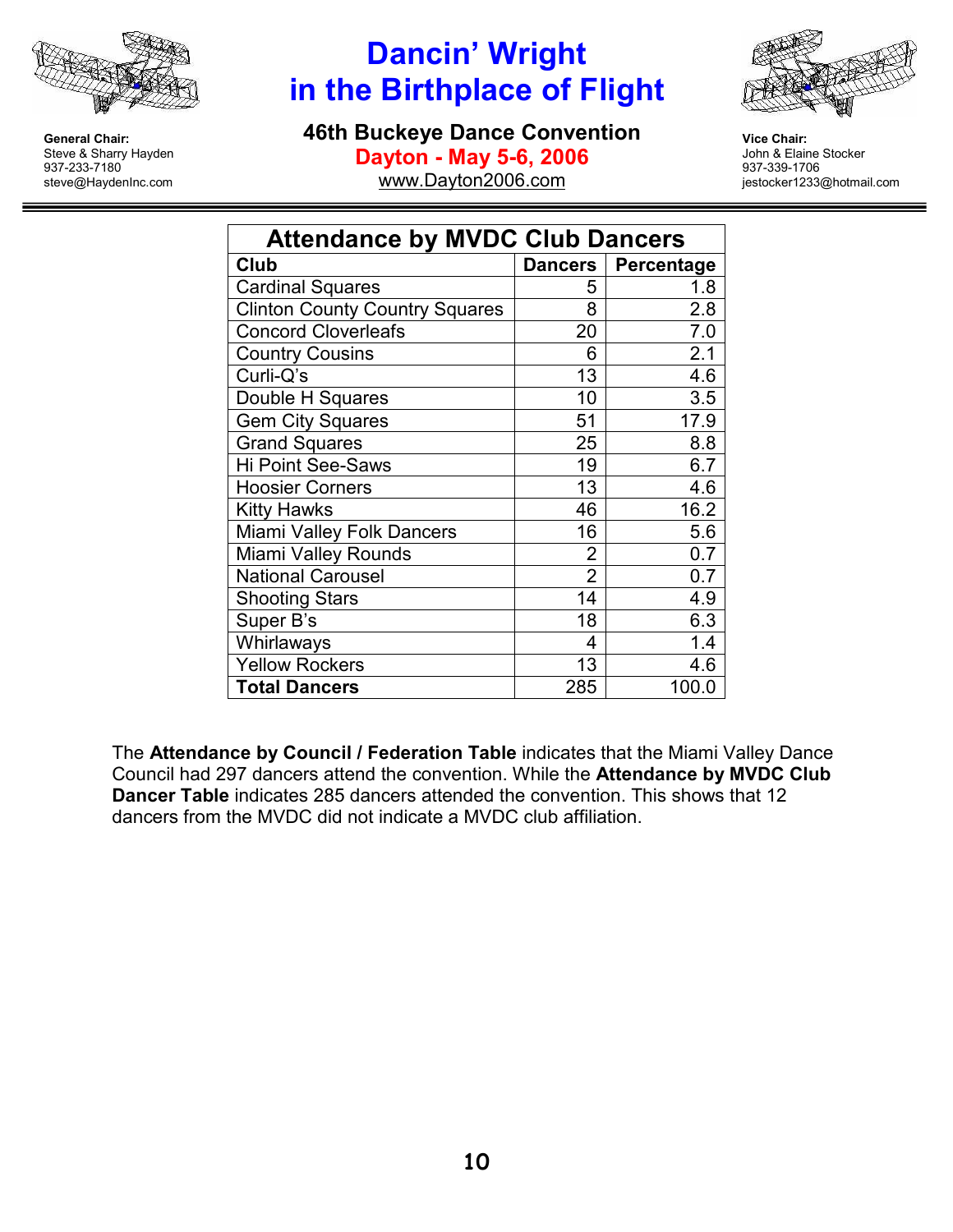

# Dancin' Wright in the Birthplace of Flight

46th Buckeye Dance Convention Dayton - May 5-6, 2006 www.Dayton2006.com



Vice Chair: John & Elaine Stocker 937-339-1706 jestocker1233@hotmail.com

**Catering** Marilena Thompson – Chairperson (937) 438-2182 Marilenam6@aol.com

#### Water:

We used water stations with portable coolers full of ice water, pitchers plus cups @ \$6/pitcher per day. Total pitchers used were 84, cost was \$504 plus 20% service charge. We had a savings from the 2001 Convention when standing bottle coolers were used @ \$50 per cooler plus \$30 per 5 gal bottle times 18 stations per day.

### Leaders Lunch:

Rm 301 was used as the Leaders Lounge. Coffee and water were available from 7 pm to 10 pm Friday and from 9 am to 10 pm Saturday. Lunch was served from 11:30 to 2:30 Saturday. We paid for lunches, water and coffee. Lunches were \$11.95 plus 20% service charge. Coffee was \$23 per gal and water \$6/pitcher per day. 160 lunches were ordered with an assortment of sandwiches plus sodas. The sandwiches were 30 baguettes, 30 Italian hoagies, 16 vegetarian wraps, 28 turkey, 28 ham, and 28 roast beef. They were delivered in a staggered schedule from 11:30 to 2:30. Everyone enjoyed the meal.

#### State Corp Lunch:

Saturday from 12 to 1 with meeting from 1 to 3. I sent invitations to each Federation, Council, and Honor Couple: a total of 28 invitations with an RSVP of April 30<sup>th</sup>. We had 84 reservations. Lunch was served in the Miami Room of the Crowne Plaza Hotel. We were charged \$16.75 + tax and service charge per person for their deli lunch buffet. We charged \$25 per person. The room was set up with round tables, white table cloths and red napkins. A podium on a riser with a PA system was in front of the room. A table was set up at the room entrance with a list of attendees who were checked off on arrival.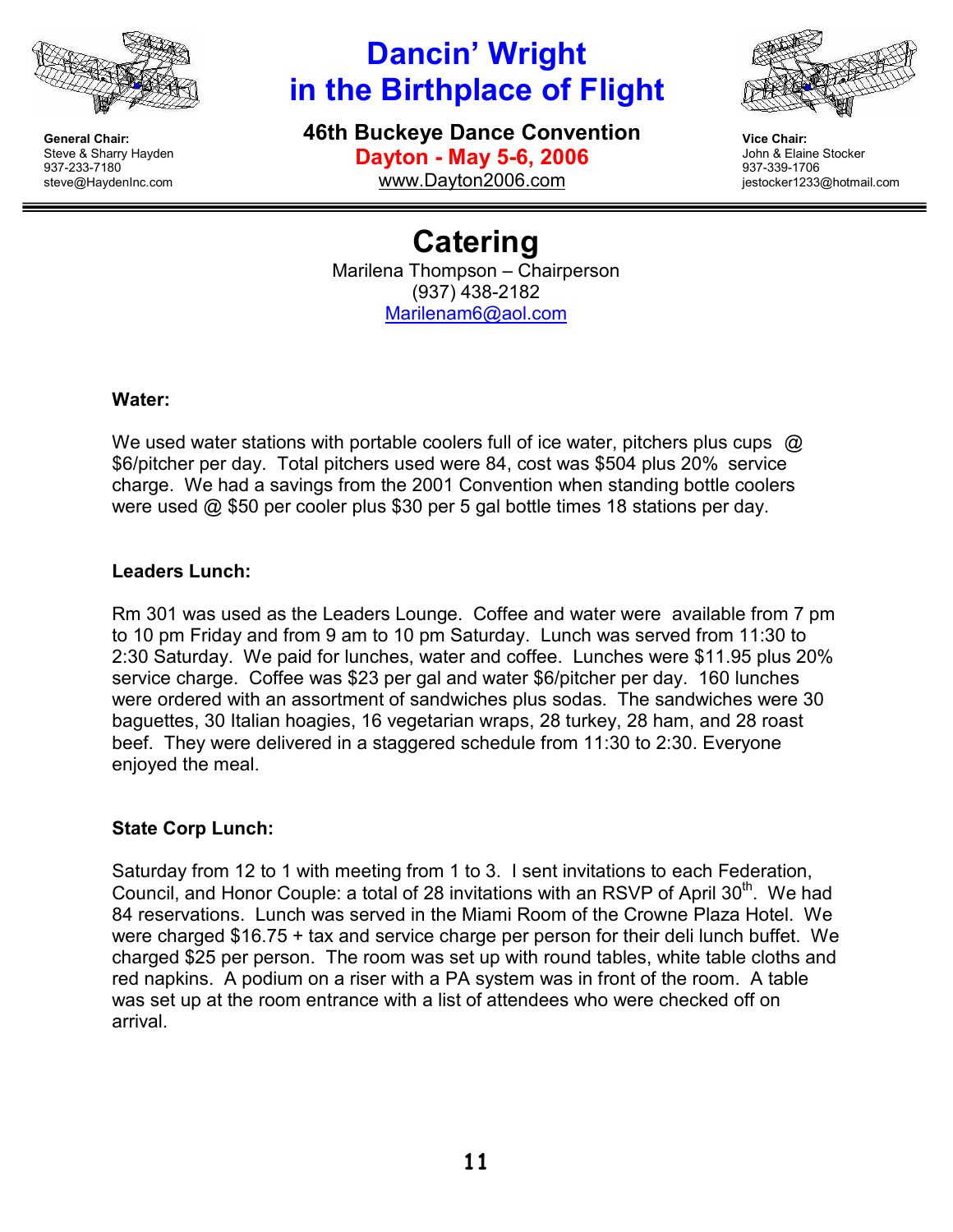

# Dancin' Wright in the Birthplace of Flight

46th Buckeye Dance Convention Dayton - May 5-6, 2006 www.Dayton2006.com



Vice Chair: John & Elaine Stocker 937-339-1706 jestocker1233@hotmail.com

#### After Parties:

Friday and Saturday 10:30 pm to 1 am. Van Cleave Ballroom, Crowne Plaza Hotel. The room was provided at no cost. Set up was informal with 12 round tables with white table cloths, mirrors and candles set up in the middle of the room. In the front was an 8 foot table on an 18 inch riser with a PA system for the callers. We danced on carpet. In the rear was a coffee and soda station and a portable freezer with an assortment of ice cream bars. We charged \$2 per ice cream bar (our cost) and \$1.75 per soda. Coffee cost us \$23 per gal and was free to the dancers. We served 125 ice cream bars, 7 gals of coffee and 18 sodas on Friday and everything went well. Saturday, the Akron Federation served. They used 122 ice cream bars, 3 gals of coffee, and 3 sodas. Unfortunately they ran out of ice cream. The Crowne Plaza had assured us 400 ice cream bars would be on hand.

### Suggestions:

Have at least three people on the committee: One to monitor each lunch, one to monitor water, and two for the After Party.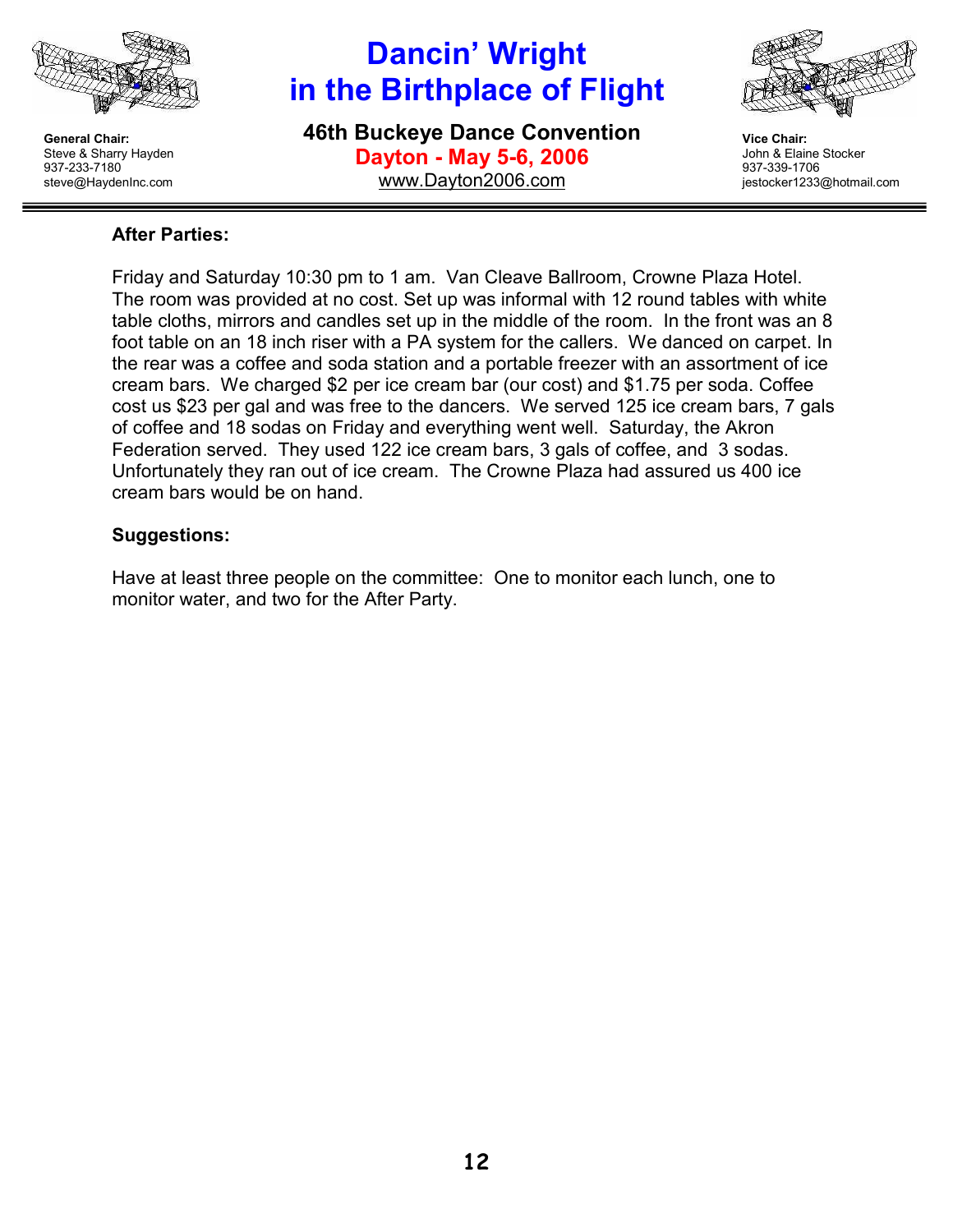

# Dancin' Wright in the Birthplace of Flight

46th Buckeye Dance Convention





Vice Chair: John & Elaine Stocker 937-339-1706 jestocker1233@hotmail.com

Vendors Ken & Myrna Allen - Chairpersons (937) 426-4165 kenneth.r.allen@earthlink.net

### 1. GENERAL:

As chairmen, we were appointed about 24 months prior to the event. The order of significant activities was:

- Determine layout and number of booths available
- Develop a contract with the Convention Center's contractor for staging. This helps to establish the cost to us, the charge to the vendors, and the budget to be submitted to our convention treasurer
- Coordinated with Convention Center about extra cost items, i.e. electrical and telephone
- Attend proceeding two years of conventions talking with the vendor chairmen & developing a vendor list.
- At immediate preceding convention, passed out flyers advertising to the vendors
- Developed letters to acknowledge receipt of reservations, to update vendors with plans which were mailed about December of preceding year, reminder for second payment, and final instructions mailed 1<sup>st</sup> of April.
- During the last month confirm arrangements with curtain contractor, electrical supplier, and coordinated with fellow convention committee members to understand changes in schedule and space.

In the end we planned for 60 booths and sold 59 booths to 17 vendors.

### 2. LIST OF VENDORS:

| $\mathbf 1$    | Pat's Square<br>Dance Boutique                   | Pat Taylor                        | 815<br>Sherwood Rd            | Mitchell, IN<br>47446                 | 812-849-<br>5557<br>772-464-<br>6246<br>$\mathsf{C}$ |
|----------------|--------------------------------------------------|-----------------------------------|-------------------------------|---------------------------------------|------------------------------------------------------|
| 2 <sup>1</sup> | Sandy's Square<br>Dance Boutique<br>Jan's Square | Sandra King                       | 900 Anita St.<br>2560         | Ft. Pierce, FI<br>34982<br>Lexington, | 772-332-<br>2201<br>859-299-                         |
| 3<br>4         | Dance Shoppe<br>Petticoat                        | Jan Dawson<br><b>Diane Carter</b> | Eastpoint Dr.<br>P.O. Box 428 | KY 40516<br>Altus, OK                 | 2820<br>580-477-                                     |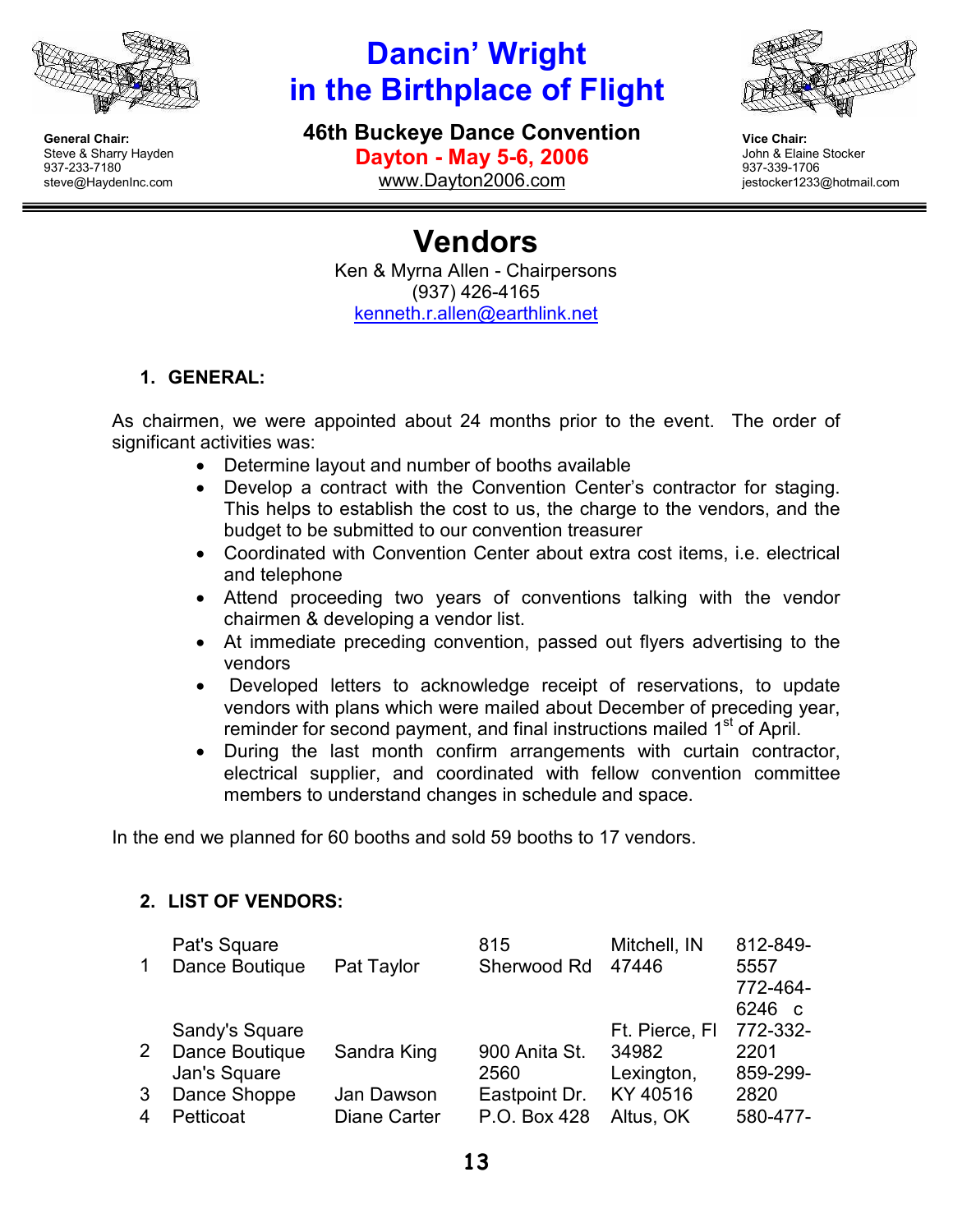

# Dancin' Wright in the Birthplace of Flight

### 46th Buckeye Dance Convention

Dayton - May 5-6, 2006

www.Dayton2006.com



Vice Chair: John & Elaine Stocker 937-339-1706 jestocker1233@hotmail.com

|                | Junction -<br>Oklahoma                                  |                                     |                                        | 73522                                | 1301                         |
|----------------|---------------------------------------------------------|-------------------------------------|----------------------------------------|--------------------------------------|------------------------------|
| 5              | <b>Mabon's Country</b><br><b>Store</b>                  | Bryce & Ruth<br>Mabon               | 6450 Cutler<br>St.<br>5107             | Waterloo,<br>lowa 50703              | 319-234-<br>3327             |
| 6              | <b>Royal Petticoat</b><br>Junction<br>Always            | <b>Joyce Reck</b><br>Merrill &      | Columbus<br>Ave                        | Anderson,<br>IN 46013                | 765-644-<br>3337             |
| $\overline{7}$ | Charming by<br>Jene                                     | <b>Beverly</b><br><b>Bennett</b>    | 1612<br>Rosebud Ln<br>662              | Greenwood,<br>IN 46143               | 317-513-<br>9041             |
| 8              | Gateway<br>Dancewear<br>D & R Total                     | <b>Robert White</b><br>Ralph        | Greensleeves<br>Dr                     | Fenton, MO<br>63026<br>Colora, MD    | 636-343-<br>0036<br>410-658- |
| 9              | Image                                                   | MacDonald<br>Ken &                  | 32 Oak St                              | 21917                                | 6108                         |
| 10             | Dance for Less                                          | Sharlene<br><b>Barlow</b>           | 125 Cutshall<br><b>Town Rd</b><br>6718 | Marshall, NC<br>28753                | 828-856-<br>2473             |
| 11             | <b>BJ's Square</b><br>Dance Apparel<br>Magnet Tours &   | Barbara J.<br>Wentler<br>Valerie S. | Thunder<br>Moutain<br>156 White        | Efland, NC<br>27243<br>Minford, OH   | 919-563-<br>4532<br>740-820- |
| 12             | <b>Travel</b>                                           | Magnet                              | <b>Gravel Rd</b>                       | 45653                                | 8594<br>919-851-             |
|                | Pearl's of<br>Raleigh, Sq Dnc                           | Billie A.                           | 2109 Jones                             | Raleigh,                             | 0794 h<br>919-851-           |
| 13             | Fsh                                                     | Abunatly(?)<br>Mary C.              | <b>Franklin Rd</b><br>202 Dream        | N.C. 27606<br>Pearisburg,            | 2753<br>540-921-             |
| 14             | <b>Star Promenade</b>                                   | Knieriem                            | Valley Ln                              | VA 24134<br>West                     | 1833                         |
| 15             | Lazy J. Western<br><b>Wear Outlet</b><br>Smokin In Rail | Larry Johnson                       | 5055 St. Rt.<br>29<br>3576 Jayfred     | Jefferson,<br>OH 43162<br>Dayton, Oh | 614-879-<br>7079<br>937-901- |
| 16             | City                                                    | <b>Jack Pladdys</b><br>Sue          | Cir<br>3 Stinton                       | 45432<br>Miamisburg,                 | 8116<br>937-353-             |
| 17             | <b>Simply Unique</b>                                    | Middlestetter                       | Lane                                   | OH 43542                             | 3335                         |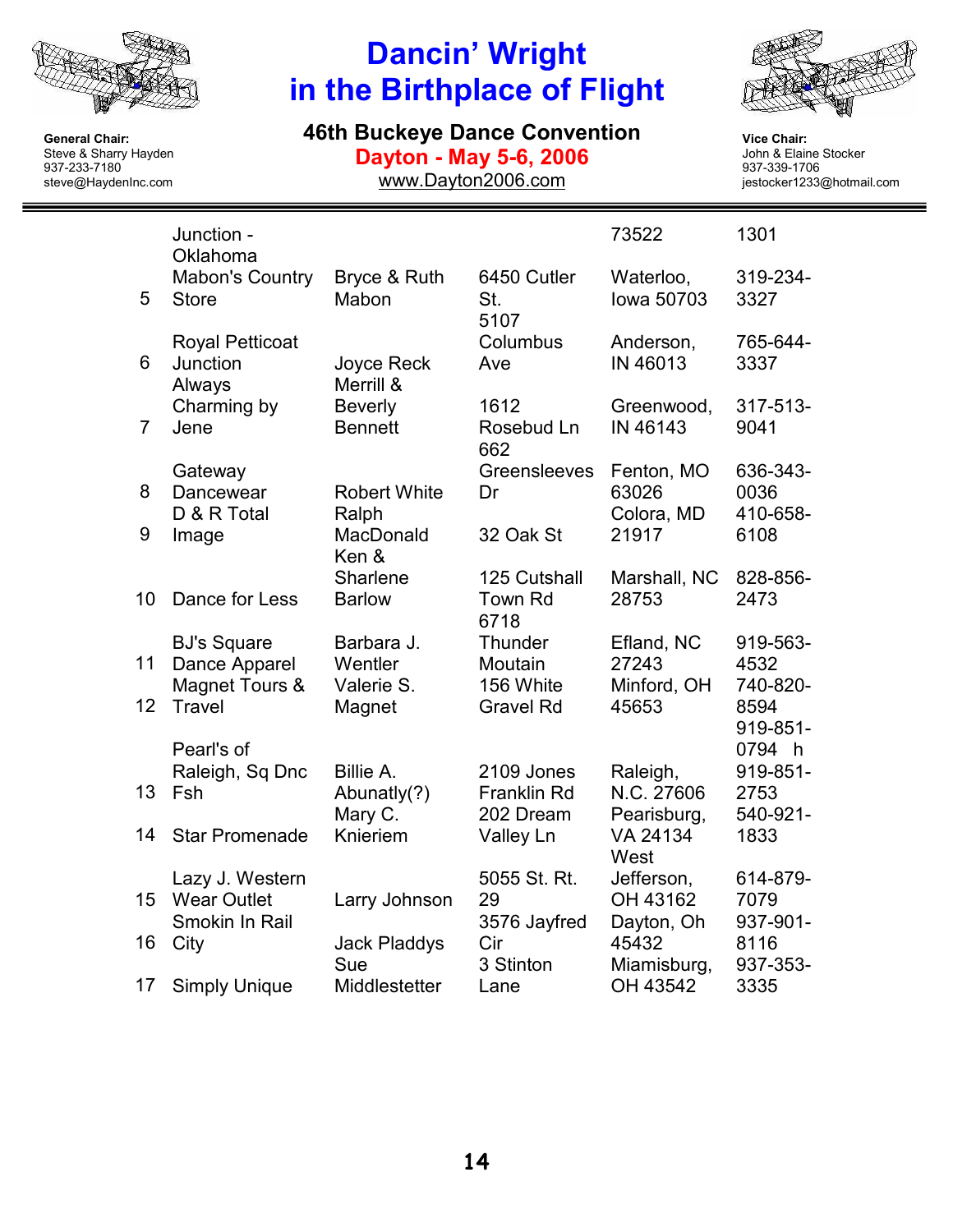

# Dancin' Wright in the Birthplace of Flight

46th Buckeye Dance Convention Dayton - May 5-6, 2006

www.Dayton2006.com



Vice Chair: John & Elaine Stocker 937-339-1706 jestocker1233@hotmail.com

<u> 1989 - Johann Barnett, fransk kongresu</u>

| Vendor         |                                                               |                                          |                               |
|----------------|---------------------------------------------------------------|------------------------------------------|-------------------------------|
| No.            | <b>Business Name</b>                                          | <b>POC</b>                               | email                         |
| 1              | Pat's Square Dance<br><b>Boutique</b><br>Sandy's Square Dance | Pat Taylor                               | pptaylor51@aol.com            |
| $\overline{2}$ | <b>Boutique</b><br>Jan's Square Dance                         | Sandra King                              |                               |
| 3              | Shoppe<br>Petticoat Junction -                                | Jan Dawson                               | durwind2@aol.com              |
| 4              | Oklahoma                                                      | Diane Carter<br>Bryce & Ruth             | sales@petticoatjunctionok.com |
| 5              | <b>Mabon's Country Store</b><br><b>Royal Petticoat</b>        | Mabon                                    | bdmabon@kca.net               |
| 6              | Junction<br>Always Charming by                                | Joyce Reck<br>Merrill & Beverly          | ccreck@aol.com                |
| $\overline{7}$ | Jene                                                          | <b>Bennett</b>                           | mbjbennett@yahoo.com          |
| 8              | Gateway Dancewear                                             | <b>Robert White</b>                      |                               |
| 9              | D & R Total Image                                             | Ralph MacDonald<br>Ken & Sharlene        | dmacdonald@zoominternet.net   |
| 10             | Dance for Less<br><b>BJ's Square Dance</b>                    | <b>Barlow</b>                            | dance4less@aol.com            |
| 11             | Apparel                                                       | Barbara J. Wentler                       | lewbjs@msn.com                |
| 12             | <b>Magnet Tours &amp; Travel</b><br>Pearl's of Raleigh, Sq    | Valerie S. Magnet<br>Billie A.           | magnettours@yahoo.com         |
| 13             | Dnc Fsh                                                       | Abunatly(?)                              |                               |
| 14             | <b>Star Promenade</b><br>Lazy J. Western Wear                 | Mary C. Knieriem                         | starbrightdesign@i-plus.net   |
| 15             | Outlet                                                        | Larry Johnson                            | lazywestern@boydcom.com       |
| 16<br>17       | Smokin In Rail City<br><b>Simply Unique</b>                   | <b>Jack Pladdys</b><br>Sue Middlestetter | sunique@woh.rr.com            |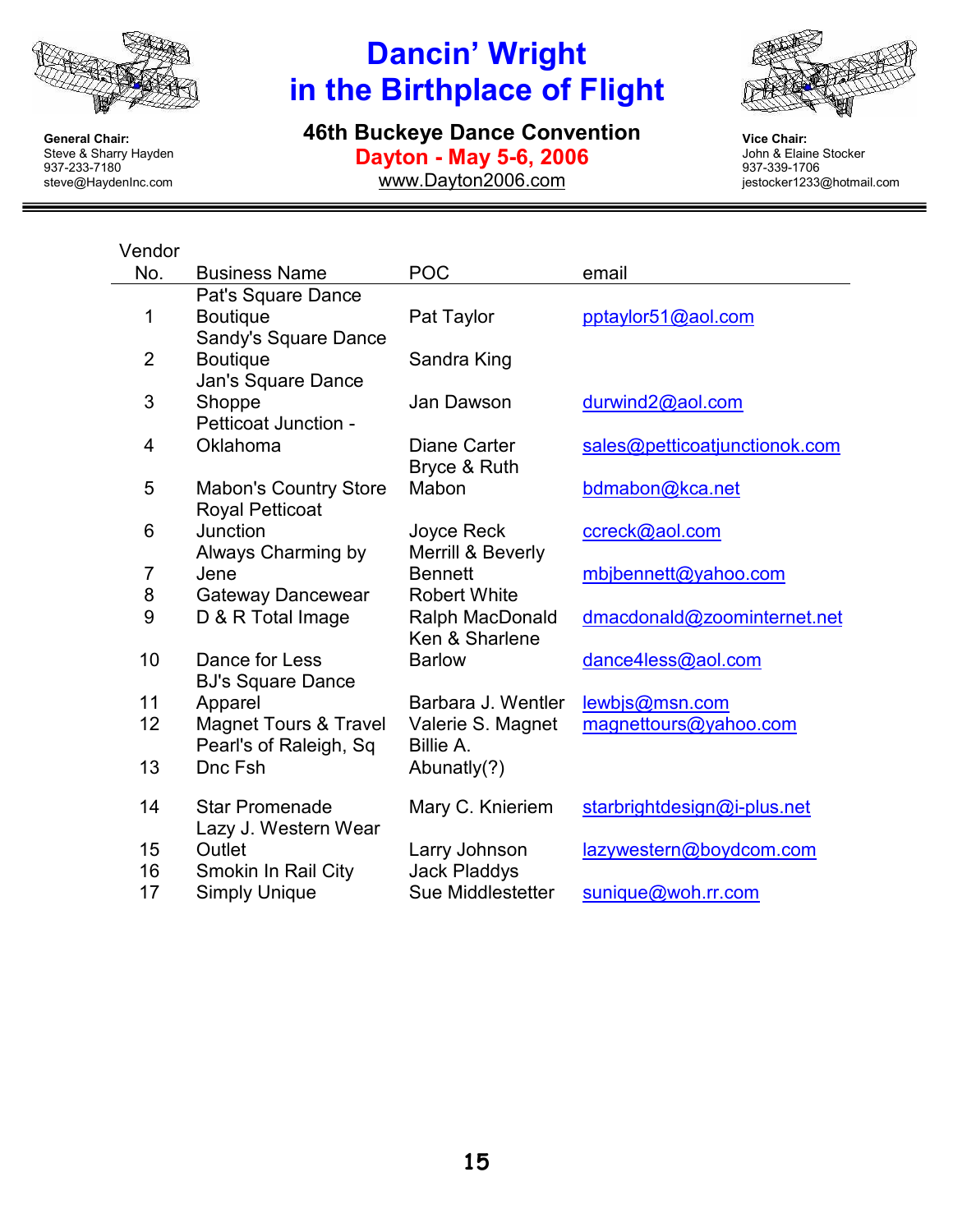

# Dancin' Wright in the Birthplace of Flight

46th Buckeye Dance Convention Dayton - May 5-6, 2006 www.Dayton2006.com



Vice Chair: John & Elaine Stocker 937-339-1706 jestocker1233@hotmail.com

### 3. CURTAIN CONTRACTOR:

Our curtain contractor was very professional and easy to work with. Since we were not making money on two changing rooms, he provided those for free. There was one changing room for men and one for women. The changing rooms were created with 10' curtain walls. I did not order chairs or tables. The vendors did not need half of the chairs that came with the booths and there were several tables unused. The day of the event I got extra tables and chairs for each room from the left over. The item I could not find was a full length mirror for each changing room. Neither the contractor nor the convention center had these available.

It had not occurred to me, but the vendors knew each other for the most part. It was interesting watching the younger ones helping the older ones. Also, vendors gave their excess tables to their fellow vendors who wanted more. Even though this ultimately took away our opportunity to sell extra tables, I decided the extra income would have been minimal and would cause hard feelings. After all, the cost of the tables was covered by the original vendor.

After seeing the changing rooms, we asked the contractor to double hang the curtains. The standard convention center curtains are a little sheer.

#### 4. SHUT DOWN AND MOVE OUT:

I was surprised to see the vendors start packing up about mid-Saturday evening. This was just my naiveté. They were right, everyone had stopped shopping! So by the end of the dance, the vendors were mostly packed. We had a problem where the Dayton Convention could not let the vehicles on the floor with the dancers and we had to be out of the building by 11 PM. Move out time was therefore scheduled for Sunday morning.

We were fortunate in that we had a large floor and there was plenty of room for the vendors to have their vehicles on the floor. At our convention, the vendors were able to move out within 1½ hours of opening the door. However we had one vendor who sleptin. We were held up until the end of the 4 hour block allocated for the move out.

It is important to think through the issues of older people moving their wares into a display area. If it is going to be a physically demanding you should try to mitigate the issues and/or warn the vendors of physical issues. I am sure, that by the time the next convention comes to Dayton; we will not see some of these people.

I would suggest trying to coordinate the vendors to ensure their move out plans will work efficiently with each other and you.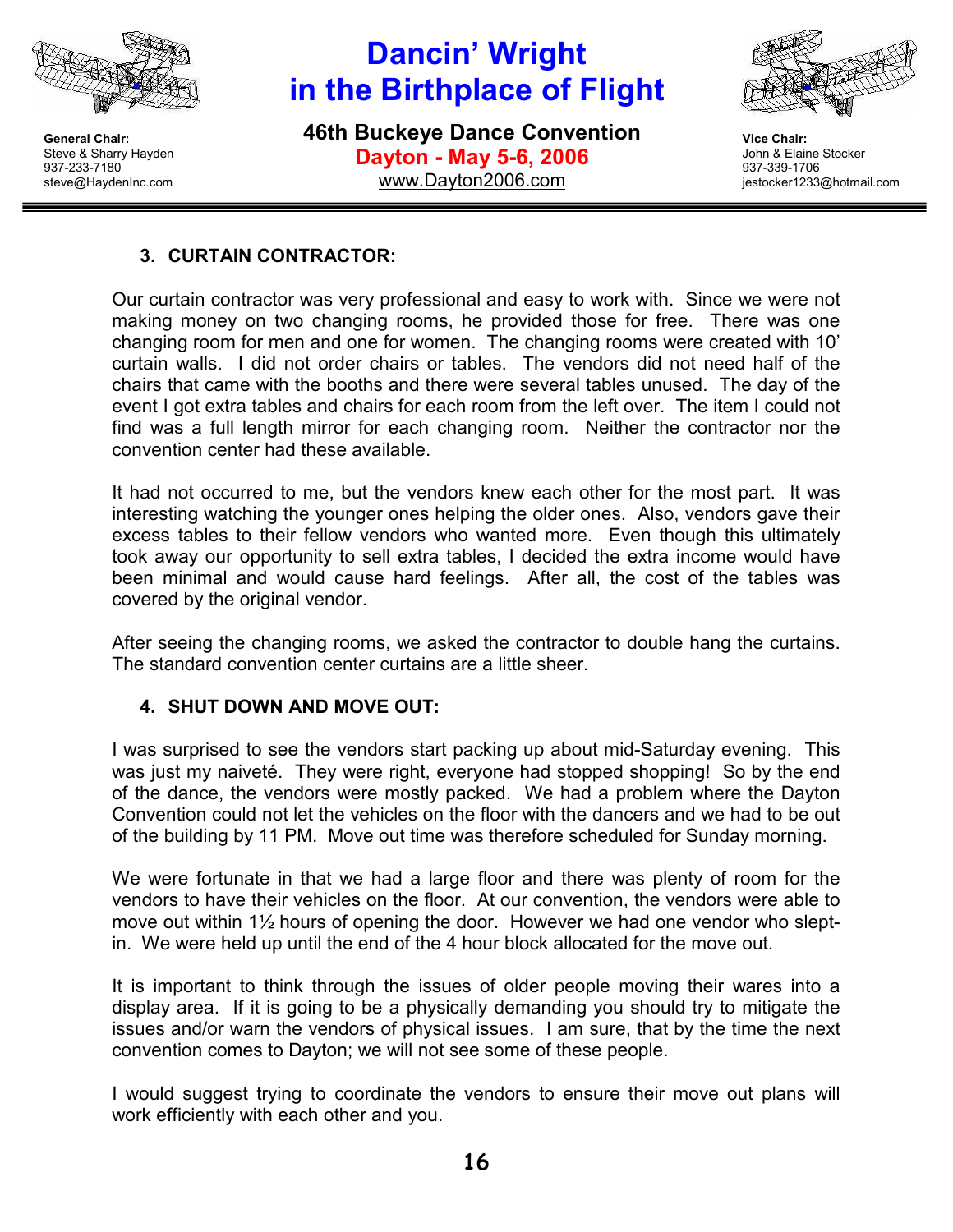

# Dancin' Wright in the Birthplace of Flight

46th Buckeye Dance Convention Dayton - May 5-6, 2006 www.Dayton2006.com



Vice Chair: John & Elaine Stocker 937-339-1706 jestocker1233@hotmail.com

### 5. LESSONS LEARNED:

- Move out time needs to be part of the original advertising to vendors. They need to know the exact schedule since they plan a tight itinerary to save cost.
- During the convention, coordinate with the vendors to determine and organize how their move our plans fit within your move out window.
- At the convention that preceded ours; two badge vendors attended. I know for a fact that one was angry and would not come back, I asked. Apparently the second vendor agreed that there was not enough business for two vendors and also did not return. The bottom line was; we had no vendor selling Ohio State Dance Convention Badges and 2006 bars. I didn't realize this until the dancing had started.

There are at least three problems with the convention badge issue. The first is that only a few vendors have the master for the state badge, at least that is my assumption. The second problem is that the vendor committee chairmen changes every year as the convention moves among various Ohio cities. That means there is no continuity of knowledge. The need to ensure that there is a badge vendor may not be passed forward and understood by the subsequent chairmen. The third problem, an invited vendor probably needs assurance that competition will not be there reducing his sales.

While I have identified the need to the Akron Chairman, there is no guarantee that, as the months go by, the need will be remembered. Even if the Chairmen remember, there is no insurance that they will be successful in finding a vendor.

My recommendation is that a continuing body, e.g. State Corp needs to participate at some level. As the maximum participation, this body could take total responsibility and arrange sole rights to the badge. Then they would work with the current convention chairmen to ensure the badge vendor attends and that there are no other badge vendors there. The fact that only one vendor selling convention badges will be accepted will of course need to be a part of the advertising to the potential vendors.

As minimum participation, this continuing body can just remind the current chairmen of the need.